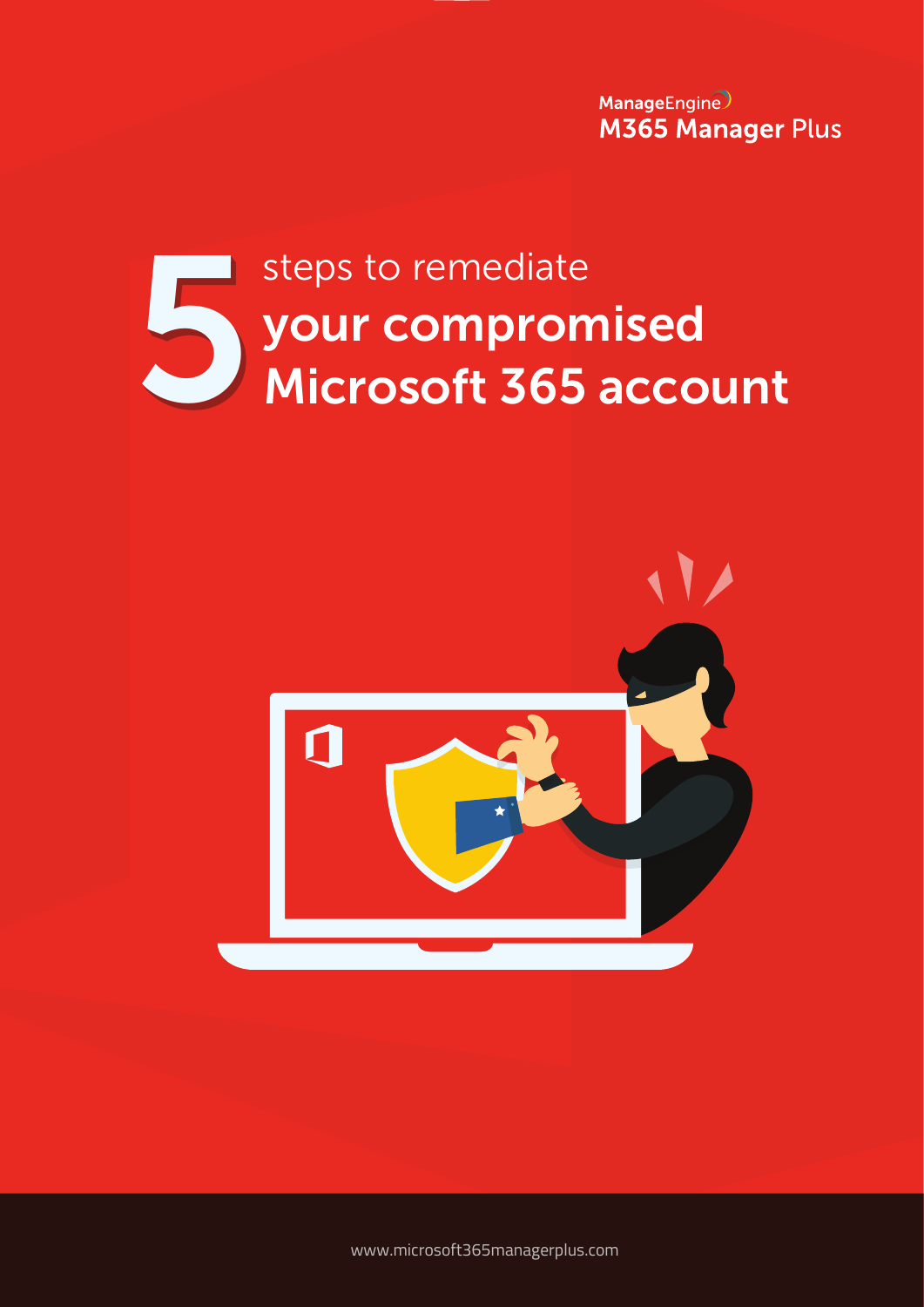# **Introduction**

Although Microsoft 365 adoption has helped organizations increase productivity, these platforms are chock-full of confidential data, and have inevitably become a major target for cybercriminals. Of all the messages sent to Microsoft 365 inboxes in a single month, on average, about 55 billion are spam or bulk emails, and 20 million contain some form of malware.

A popular approach among scammers is to send phishing emails that contain malicious links or attachments. After clicking these links, victims are redirected to fake pages that request their credentials or personal details, giving scammers access to the victims' emails, contacts, files, folders, and more.

Cybercriminals can then use the compromised email accounts to hunt for personally identifiable information (PII) in the mailbox, send unauthorized emails to partners or vendors seeking confidential data, and a lot more.

# Real-life case

After the email account of a finance executive at a construction company was compromised, cybercriminals got hold of details of the company's suppliers by accessing the executive's emails. The scammers then sent the executive a spoof email disguised as an email from one of the suppliers—a supplier of electrical equipment—along with an invoice for their latest consignment.

Next, they forwarded the email to the payment officer from the executive's compromised account. The payment officer processed the invoice and transferred funds to the account mentioned in the invoice. The scammers then deleted all the emails to keep the executive in the dark about the transaction; using the compromised account, they also gained access to confidential financial data as well as personnel and payroll information.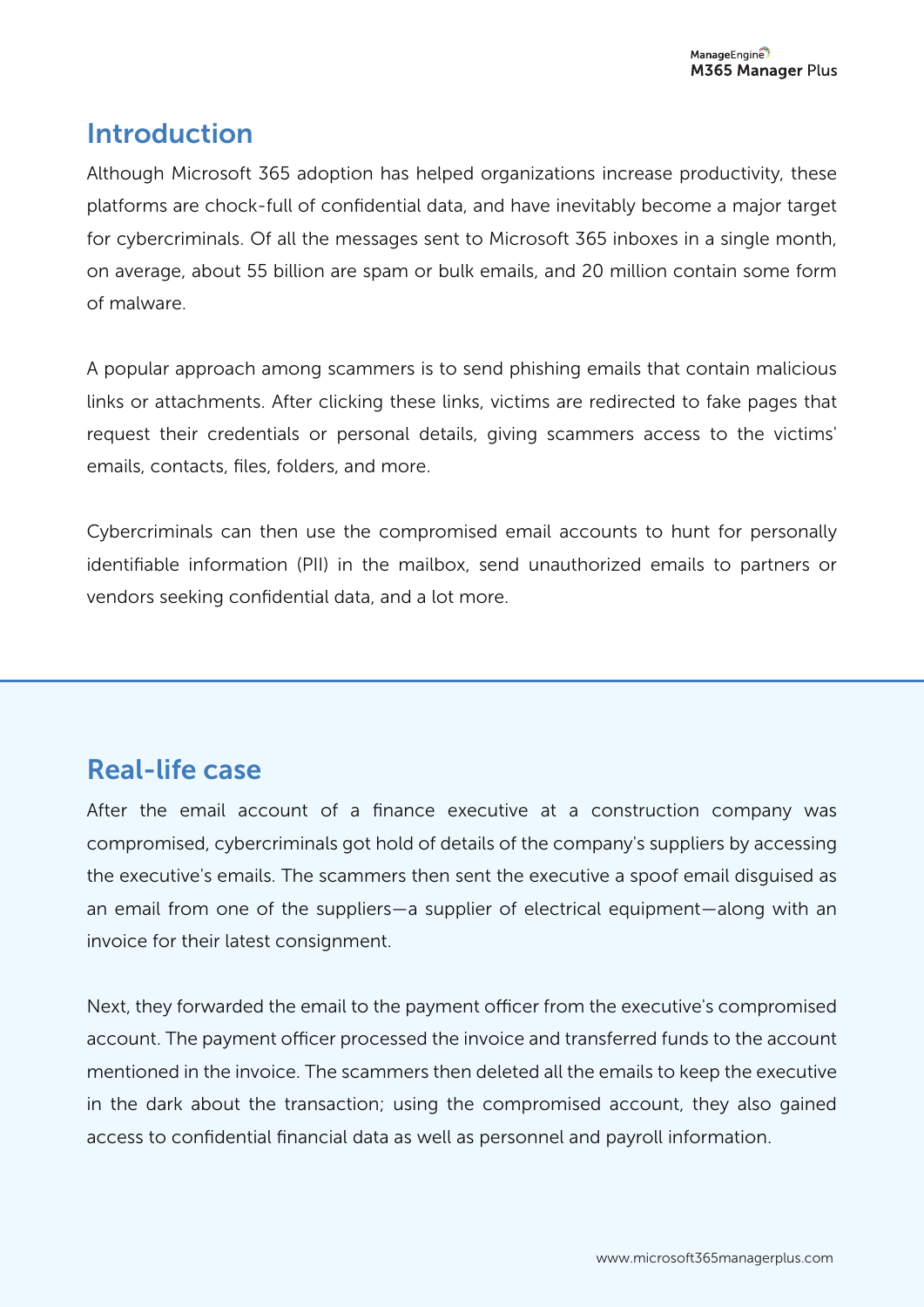# Subject: FW: Please initiate payment immediately



Jane Bella [jbella@misceabc.com] To: John Morris [jmorris@misceabc.com] **J** ► Sent: Fri 03/15/2019 05:56 PM

 $Eq|G \leftrightarrow F \rightarrow F$ 

John,

Please check Jacob's email below for new wiring instructions. This needs to be done today. Have a nice weekend.

Regards, Jane

| Not a real forwarded                                                     |
|--------------------------------------------------------------------------|
| message                                                                  |
|                                                                          |
|                                                                          |
|                                                                          |
|                                                                          |
|                                                                          |
|                                                                          |
|                                                                          |
| Attached, please find the new wiring instructions for Invoice no. 23766. |
|                                                                          |
|                                                                          |
|                                                                          |
|                                                                          |





XYZ electrical company wire details.pdf

Reply | Reply All | Forward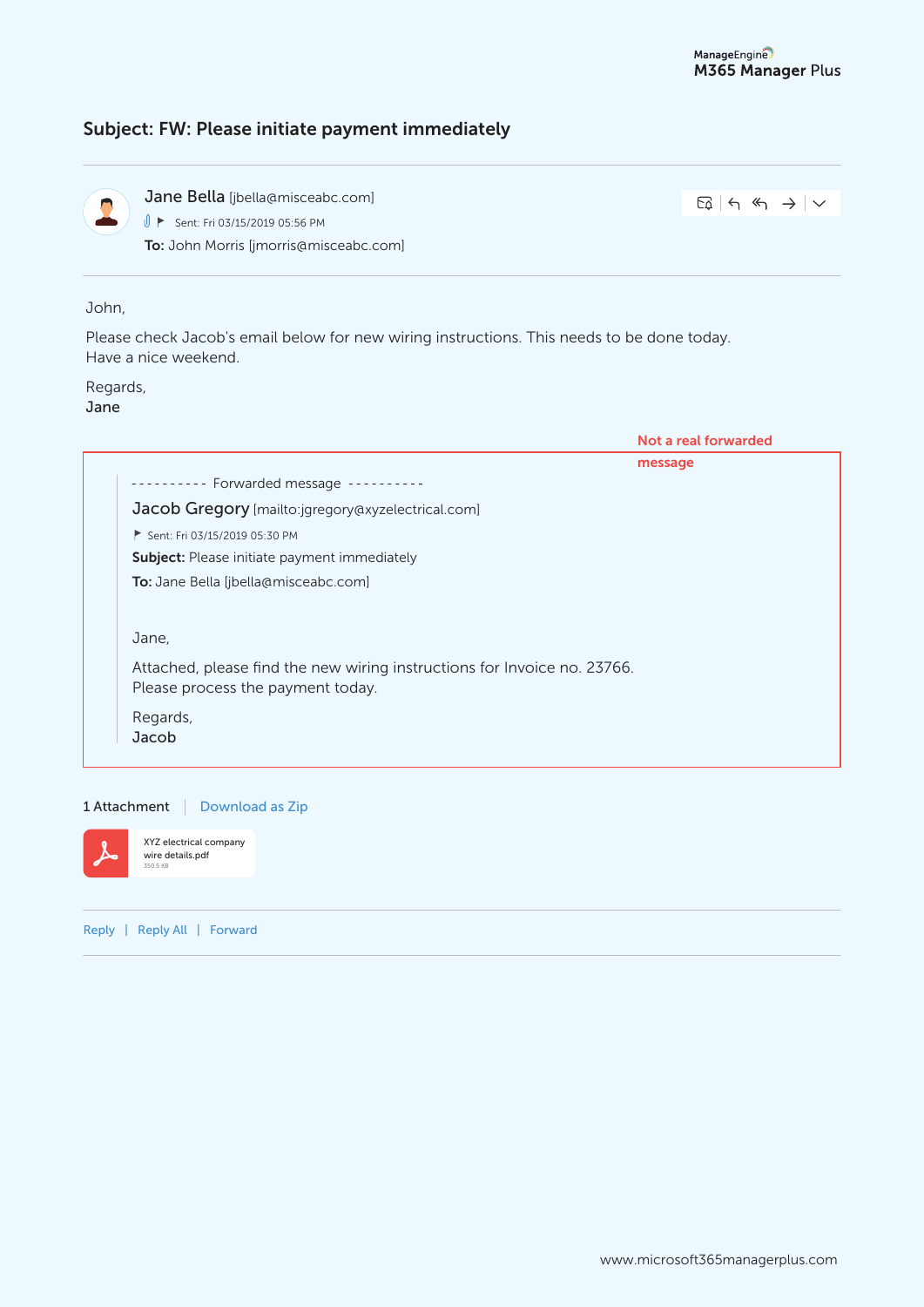# Signs of Microsoft 365 account compromise

Hackers know that admins are always busy, and it is difficult for them to keep track of all the activity in their Microsoft 365 setup. Let's assume that hackers have gained access to one of your company accounts and some company data and personal information along with it. In this section, we will discuss some of the telltale signs of a compromised account, which will help with faster detection and enable quicker remediation.

# Unusual account logins

1.

2.

If a login has occurred from an unusual IP, location, or at an unusual time, this could indicate the account has been compromised. Admins should keep an eye out for such anomalous login events.

# Audit user logons during non-business hours

Using M365 Manager Plus, admins can view details, such as the IP from which a user logged on, whether the logon was performed during non-business hours, and more. [Learn how](https://www.manageengine.com/microsoft-365-management-reporting/kb/audit-non-business-hours-microsoft-365-user-activities.html?utm_source=pdf&utm_content=mmp-acct-cmprmse-ebook) to audit user logon activities during non-business hours using M365 Manager Plus.

# Mailbox manipulation

Admins should suspect an account has been compromised if they receive complaints about emails being deleted from a user's inbox or emails being moved under new folders; new inbox or forwarding rules that weren't created by the user or the admin are suspect as well.

# Detect mailboxes with forwarding rules

M365 Manager Plus offers the ability to perform management actions from within reports. With this ability, admins can generate the mailboxes with the External Mail Forwarding report. Then they can disable external mail forwarding for clients who have enabled this capability—all from within the report. Admins can also set exceptions to external mail forwarding with a few clicks.

[Learn how](https://www.manageengine.com/microsoft-365-management-reporting/kb/disable-email-forwarding-to-external-email-address.html?utm_source=pdf&utm_content=mmp-acct-cmprmse-ebook) to disable email forwarding by clients to external email addresses using M365 Manager Plus.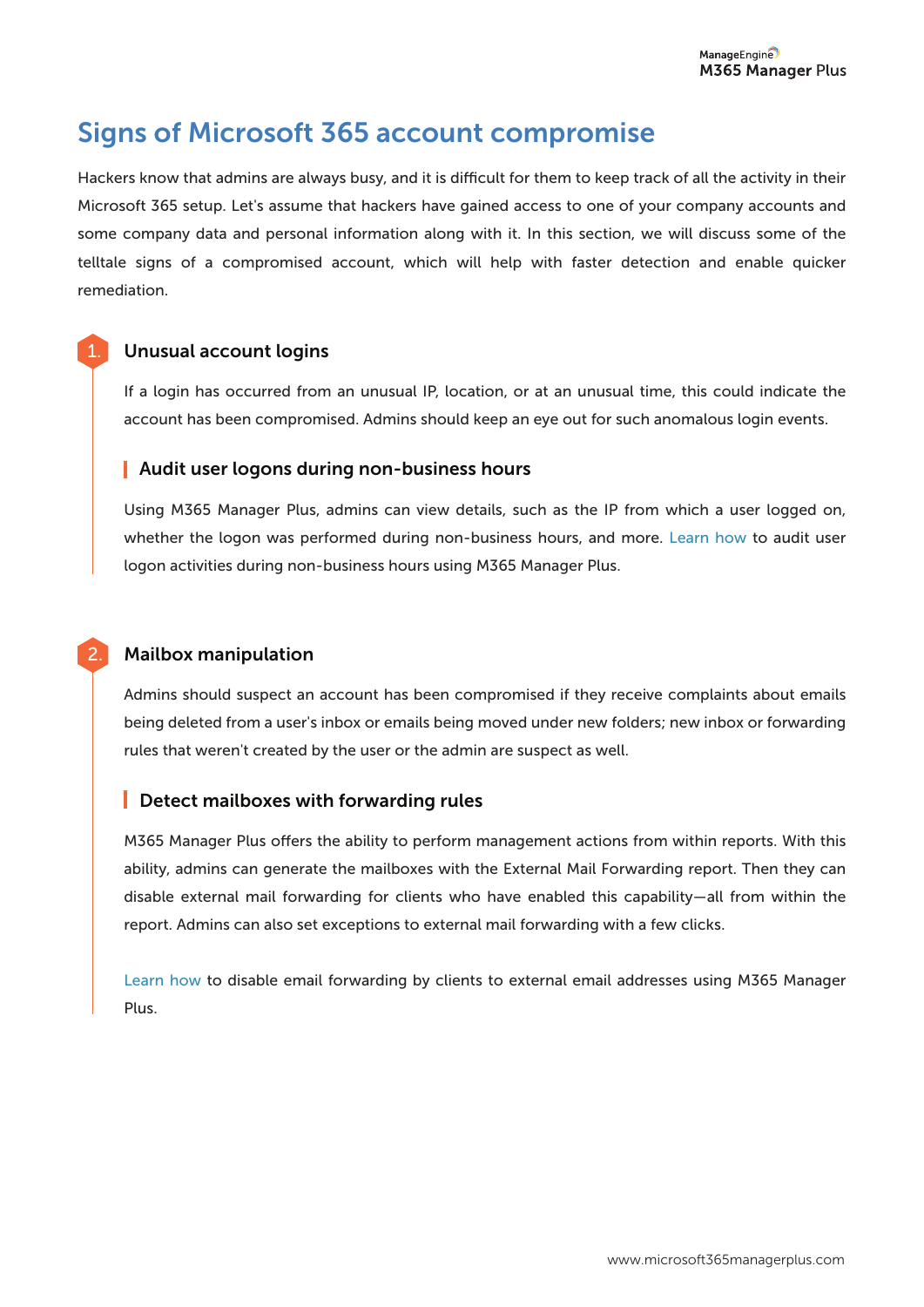# **Advanced mailbox search**

M365 Manager Plus' Microsoft 365 content search feature helps you keep an eye on all the emails sent and received by your organization. Using this feature, you can quickly and easily find emails containing personal information or payment requests, and get notified even if the scammers delete or move the emails. This tool also ensures compliance with regulatory mandates that restrict the sharing of certain personal information through emails.

### Access from unauthorized devices

3.

4.

Scammers often connect their mobile devices to a compromised account in order to send and receive emails from it. Admins should look in their Microsoft 365 setup for any unauthorized devices connected to users' Outlook Web App.

### **Detect active mobile devices**

M365 Manager Plus' Mobile Devices report displays all the mobile devices that are configured to synchronize with users' Microsoft 365 mailboxes. It includes information such as user name, device name, device type, device ID, first sync, and device IMEI number.

### Inability to access Microsfot 365 account

An unusual increase in the number of failed logins and password reset messages could indicate that a number of Microsoft 365 accounts have been compromised and their passwords reset, preventing actual users from accessing their accounts.

# **Track logon failures**

M365 Manager Plus tracks the number of daily logon failures, and it also categorizes logon failures by user, which helps detect which user accounts may be under attack.

Some of the other signs of compromise include changes in the user's display name in the Global Address List; modification of the user's profile details such as name, phone number, and zip code; or an unusual signature.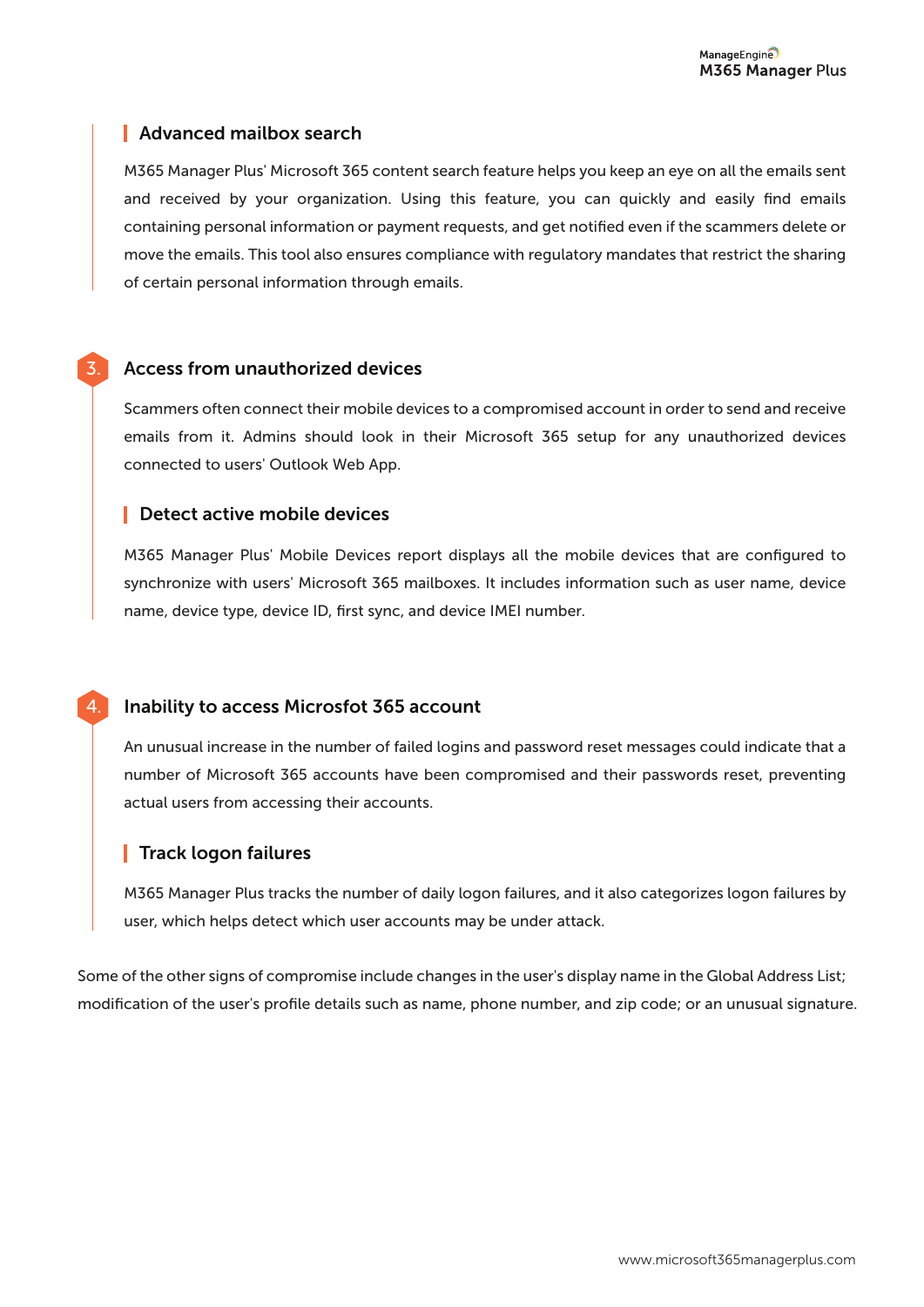# Five things to do immediately if you suspect an account has been compromised

In the event of a compromised Microsoft 365 account, you must immediately cut off the hacker's access to your Microsoft 365 setup. The following actions will ensure that the hacker is unable to regain control of your account.

#### Reset the password and enable MFA

If an account compromise is suspected, the first step is to immediately reset the password of the compromised account. This stops the attackers from gaining access next time they attempt to log in; to ensure Microsoft 365 accounts remain secure, admins should also enable and enforce multi-factor authentication (MFA) for end users.

#### M365 Manager Plus advantage

While Microsoft 365 provides the option to configure MFA, you need to work between different tabs to select users and configure settings. M365 Manager Plus, on the other hand, simplifies this task by allowing you to configure MFA for multiple users from a single console in just a few clicks.

### 2. Remove mailbox delegates

Delegates can send emails on behalf of another user, read emails from a colleague's inbox, receive copies of meeting invitations, and more. If you suspect there's been a compromise, removing mailbox delegates ensures that malicious entities in your Microsoft 365 setup can no longer send emails or reply on another user's behalf.

#### M365 Manager Plus advantage

M365 Manager Plus' Mailbox with Delegates report lists the mailboxes that have delegates. The Mailbox Delegation management feature provides the capability to import this list and remove delegate permissions from multiple mailboxes in one go.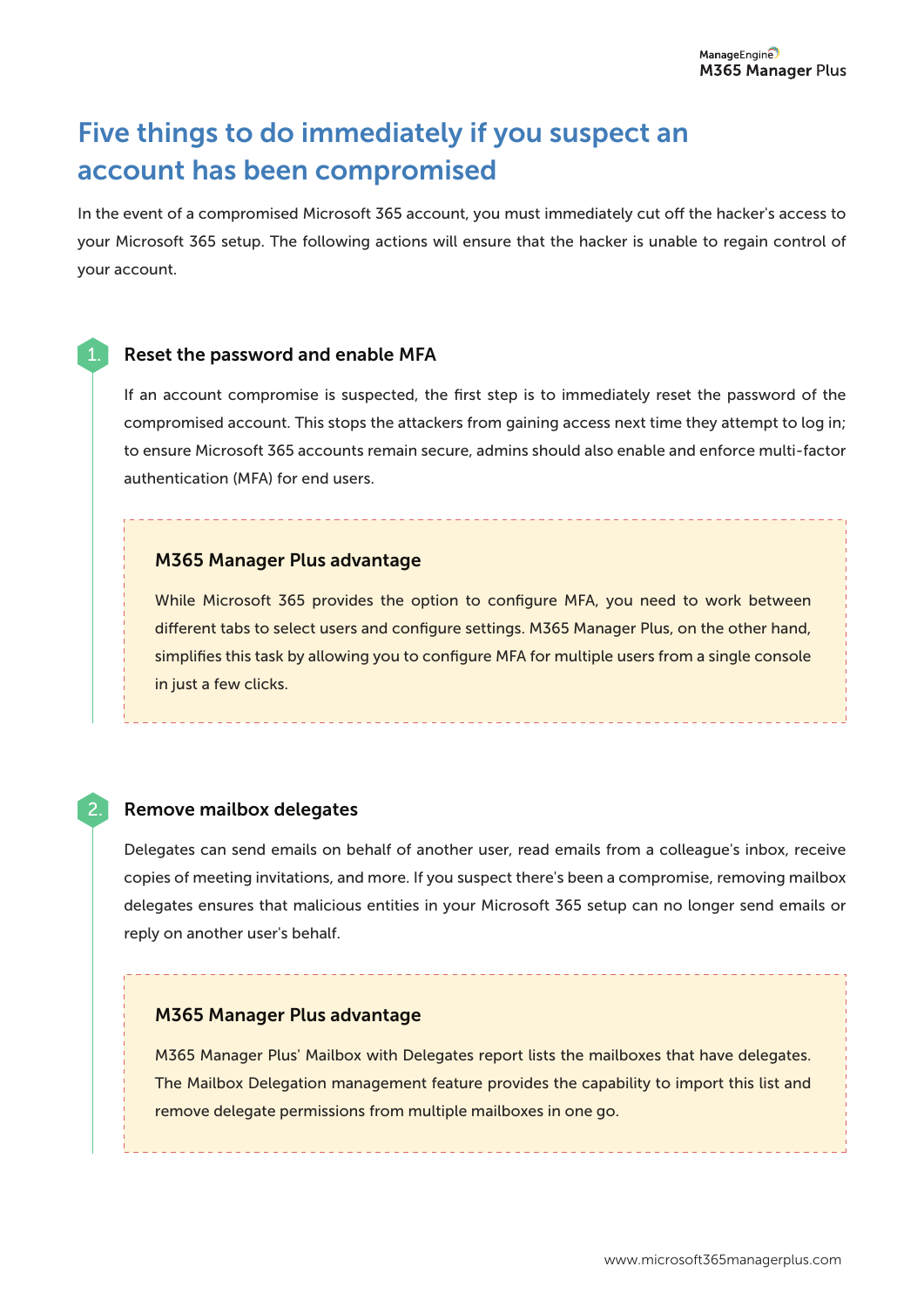# 3. Remove suspicious mail forwarding rules

After gaining access to an Microsoft 365 account, hackers often set up forwarding rules to send all the emails from the victims' inboxes to their own inbox. Forwarding rules are immune to the usual threat response measures, such as password reset, and they allow hackers to remain in possession of confidential data for a longer time.

### M365 Manager Plus advantage

M365 Manager Plus' Mailboxes with External Mail Forwarding report provides the list of user accounts with mail forwarding in place as well as the email ID to which the forwarding is configured. The tool also provides the capability to perform management actions from the report itself so that admins can easily view and disable external email forwarding for all users who have enabled this capability. Admins can also easily set exceptions to external mail forwarding.

# Remove the suspected compromised account from security and distribution groups.

Microsoft 365 security groups are used to grant a specific set of user accounts access permissions to important resources in the organization. If the compromised account belongs to one of these groups, cybercriminals can access important emails, critical business documents, financial data, PII, and more. Removing suspected accounts from these important groups as soon as possible can help limit the damage to the organization.

### M365 Manager Plus advantage

4.

While using the Microsoft 365 admin center, admins have to add users to or remove users from groups one at a time. Instead, by using M365 Manager Plus' Modify Microsoft 365 Group Members management feature, you can remove user accounts from multiple Office 365 groups in one go.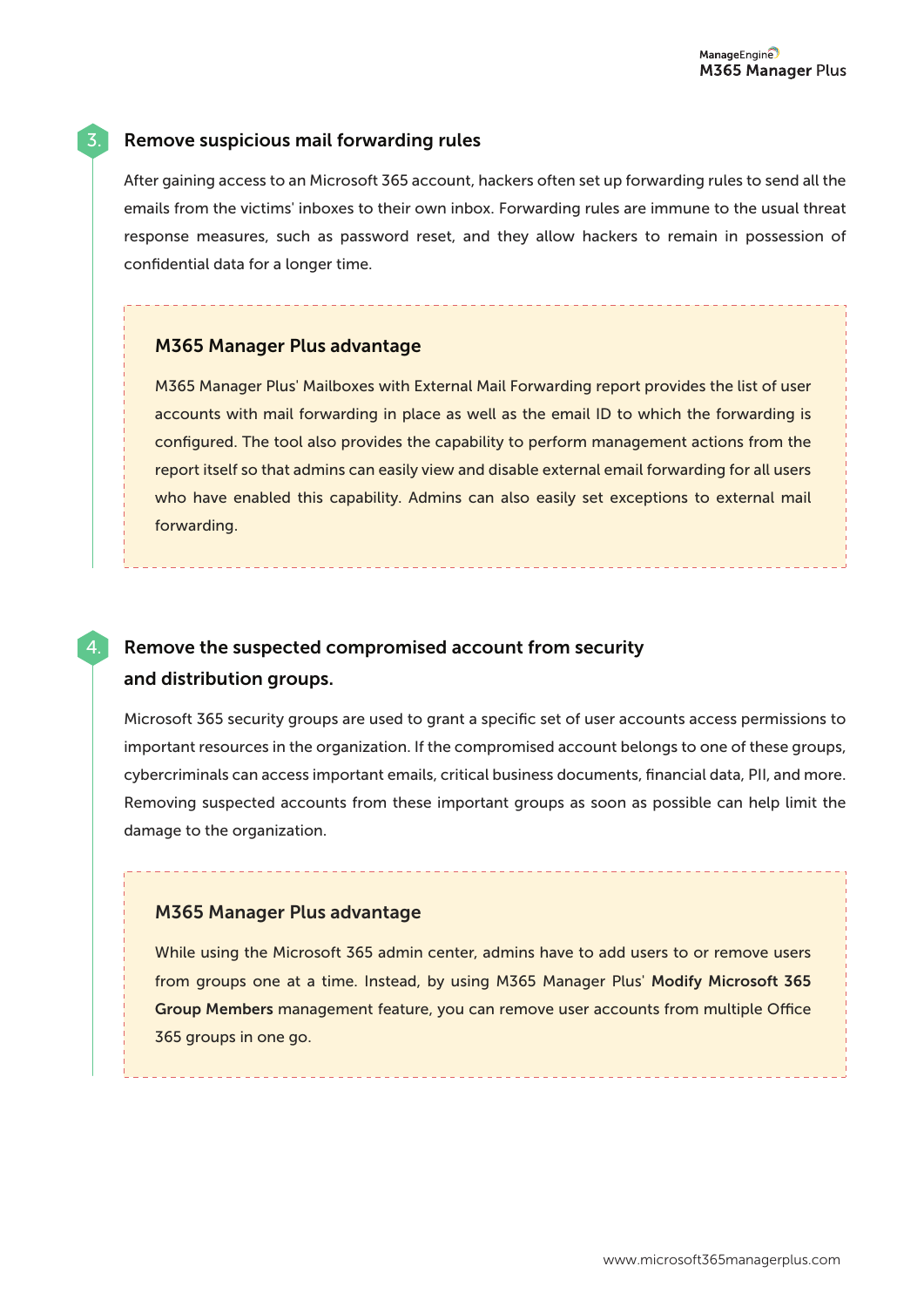# 5. In-depth review of audit logs

To understand the extent of account compromise, it's vital to review all the activities performed by the suspected account, beginning with the date before suspicious activity occurred to the current date.

# M365 Manager Plus advantage

Microsoft 365's Security and Compliance Center only stores logs for 90 days, meaning admins have to export and save audit logs periodically to comply with regulatory standards. Aside from increasing admins' workloads, this takes up a large amount of storage space in the organization's database.

With M365 Manager Plus, you can store and archive audit logs indefinitely. This provides better access to audit logs, which helps a great deal when it comes time for security audits and investigations.